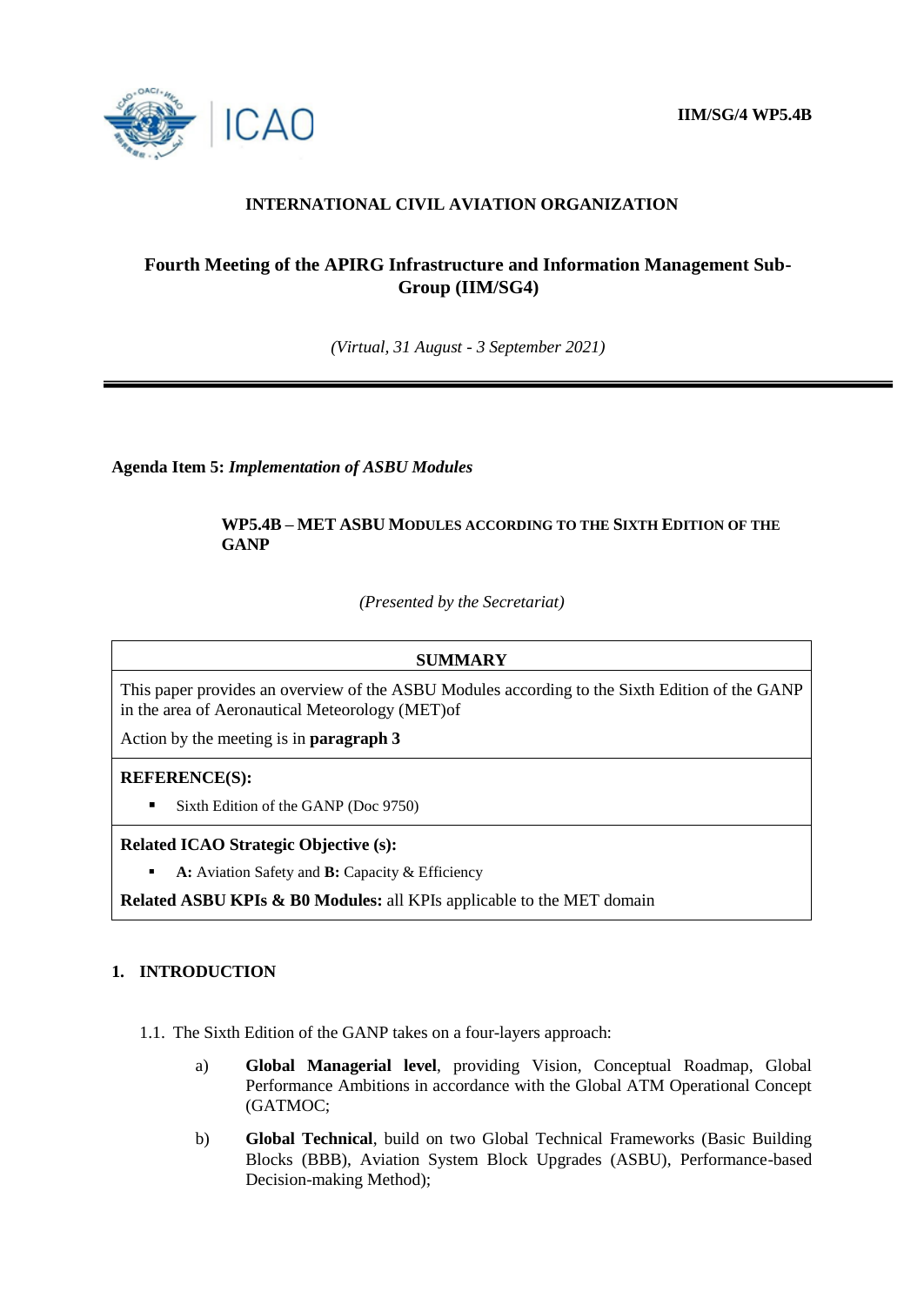- c) **Regional Level,** addressing regional and sub-regional needs in line with the global objectives;
- d) **National level**, development by States, in accordance with relevant stakeholders, of air navigation plans aligned with the regional and global objectives.
- 1.2. The **Basic Building Block (BBB) framework** outlines the foundation of any robust air navigation system. It is nothing new but the identification of the **essential services** to be provided for international civil aviation in accordance with ICAO Standards.
- 1.3. These essential services are defined in different areas, including Aeronautical Meteorology (MET). The BBB framework identifies the end users of these services as well as the assets (communications, navigation, and surveillance (CNS) infrastructure) that are necessary to provide them. They **constitute the baseline** for any operational improvement.
- 1.4. The current paper will focus on t the Sixth Edition of GANP regarding the ASBU AMET Modules applicable.

## **2. DISCUSSIONS**

- 2.1. The APIRG/19, through its Conclusion 19/20 adopted 18 ASBU Block 0 Modules for the AFI Region. Those Modules were organized in four categories (Essential (E), Desirable (D), Specific (S) and optional (O)) associated to two levels of priorities (priority 1 with immediate implementation, priority 2 with recommended implementation).
- 2.2. The AMET-B0 *Meteorological Information Supporting Enhanced Operational Efficiency and Safety,* is part of those adopted B0 Modules and identified in category E with priority 1. Planning targets, implementation challenges and performance indicators/supporting metrics have been determined as per Appendix 3.0A of APIRG/19 Report to support the implementation of the said module.
- 2.3. APIRG IIM/SG Regional MET Projects (IIM MET Project 1, IIM MET Project 2, IIM MET Project 3) have been committed to assist States in the implementation of AMET-B0 as required.
- 2.4. The Sixth Edition of the Global Air Navigation Plan (GANP) has restructured and refined the AMET Thread as Enabler Thread for operational ones. The restructured AMET Thread is associated to 5 Blocks (AMET-B0, AMET-B1, AMET-B2, AMET-B3, AMET –B4).
- 2.5. The AMET-B1 stands with "Ready for Implementation" Level and is structured as per the table 1 below.

| situational awareness,<br>decision-making | AMET-B0 : Global, regional and local<br>meteorological information to support<br>flexible airspace management, improved<br>collaborative<br>dynamically<br>and<br>optimized flight trajectory planning. | <b>Moving from</b><br><b>Products-</b><br>Services net-<br>centric to Data-<br><b>Information Net</b><br>Centric | <b>AMET-B1</b> : Meteorological information<br>supporting automated decision process or<br>aids, involving meteorological information,<br>meteorological information translation, ATM<br>impact conversion and ATM decision<br>support. |                                               |  |  |  |
|-------------------------------------------|---------------------------------------------------------------------------------------------------------------------------------------------------------------------------------------------------------|------------------------------------------------------------------------------------------------------------------|-----------------------------------------------------------------------------------------------------------------------------------------------------------------------------------------------------------------------------------------|-----------------------------------------------|--|--|--|
| AMET-B0/1                                 | Meteorological<br>observations products                                                                                                                                                                 |                                                                                                                  | $AMET-B1/1$                                                                                                                                                                                                                             | Meteorological<br>observations<br>information |  |  |  |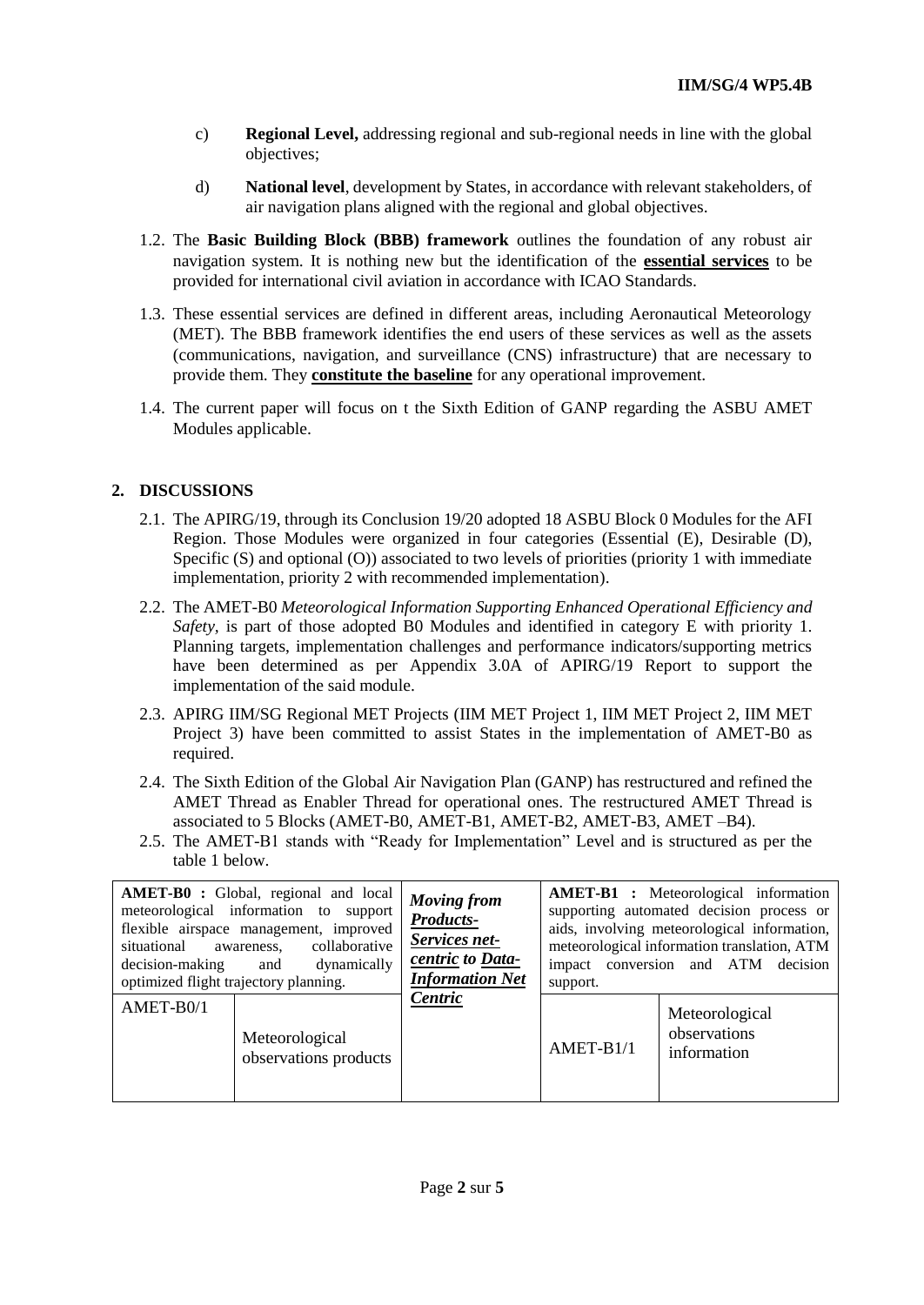## **IIM/SG/4 WP5.4B**

| $AMET-B0/2$ | Meteorological<br>forecast and warning<br>products             | $AMET-B1/2$ | Meteorological<br>forecast and warning<br>information             |
|-------------|----------------------------------------------------------------|-------------|-------------------------------------------------------------------|
| $AMET-B0/3$ | Climatological and<br>historical<br>meteorological<br>products | $AMET-B1/3$ | Climatological and<br>historical<br>meteorological<br>information |
| AMET-B0/4   | Dissemination of<br>meteorological<br>products                 | $AMET-B1/4$ | Dissemination of<br>meteorological<br>information                 |

*AMET 1 AMET Thread and associated Modules*

2.6. The Table below provides details regarding the AMET-B0/1 and AMET B1/1 as per the  $6<sup>th</sup>$  Ed of the GANP made available in ICAO Secure Portal.

|                                      | <b>AMET-B0/1</b> Meteorological Observations<br><b>Products</b>                                                                                                                                                                                                                                                                                                                                                                                                                            | <b>AMET-B1/1</b> Meteorological Observations<br><b>Information</b>                                                                                                                                                                                                                                                                                                                                                                                                                                                                                                                                             |
|--------------------------------------|--------------------------------------------------------------------------------------------------------------------------------------------------------------------------------------------------------------------------------------------------------------------------------------------------------------------------------------------------------------------------------------------------------------------------------------------------------------------------------------------|----------------------------------------------------------------------------------------------------------------------------------------------------------------------------------------------------------------------------------------------------------------------------------------------------------------------------------------------------------------------------------------------------------------------------------------------------------------------------------------------------------------------------------------------------------------------------------------------------------------|
| Main purpose<br>(WHY)                | Meteorological observations in support of flexible<br>airspace management, improved situational<br>awareness, collaborative decision-making and<br>dynamically optimized flight trajectory planning                                                                                                                                                                                                                                                                                        | Meteorological observations information<br>in<br>support of automated decision processes or aids and<br>performance<br>based<br>requirements,<br>involving<br>information,<br>meteorological<br>meteorological<br>information translation, ATM impact conversion<br>and ATM decision support                                                                                                                                                                                                                                                                                                                   |
| <b>New</b><br>Capabilities<br>(WHAT) | Provision of observations of additional<br>meteorological parameters/elements. More<br>automated observations. Higher temporal and<br>spatial resolution for lightning, radar and satellite<br>information.                                                                                                                                                                                                                                                                                | Commencement of change from product-centric<br>to data-centric information. Commencement of<br>space weather and Sulphur dioxide (SO2) services.<br>Enhanced hazardous weather services. Introduction<br>of new and enhanced space-based observations.<br>Introduction of new observational information from<br>both un-manned and manned<br>aircraft (ie.<br>observations from LIDAR).                                                                                                                                                                                                                        |
| Description<br>(HOW)                 | Automatic Weather Observation System (AWOS)<br>information (including real-time exchange of wind<br>and RVR data)<br>Local reports (MET REPORT / SPECIAL)<br>Aerodrome reports (METAR / SPECI)<br>Lightning information<br>Ground-based weather radar information<br>Meteorological satellite imagery<br>Aircraft meteorological report (ie. ADS-B, AIREP,<br>AMDAR etc.)<br>Vertical wind and temperature profiles<br>Volcano Observatory Notice for Aviation (VONA)<br>Wind shear alerts | Meteorological observations will begin to transition<br>from traditional alphanumeric code (TAC) form to<br>data-centric information to better support the<br>common understanding on the various operational<br>capabilities and needs. SWIM-<br>constraints,<br>compliant observational parameters and phenomena<br>will begin to be made available to users including:<br>Wind speed and direction (aerodrome) including<br>gusts, Wind speed and direction from departure to<br>Top of Climb (TOC) and then Top of Descent<br>(TOD) to landing, Wind speed and direction en-<br>route, etc. (Sixth refers) |
| Maturity Level                       | Ready to be implemented                                                                                                                                                                                                                                                                                                                                                                                                                                                                    | Standardization                                                                                                                                                                                                                                                                                                                                                                                                                                                                                                                                                                                                |

*Table 1 AMET Thread Modules: AMET-B0/1 and AMET-B0/1/1*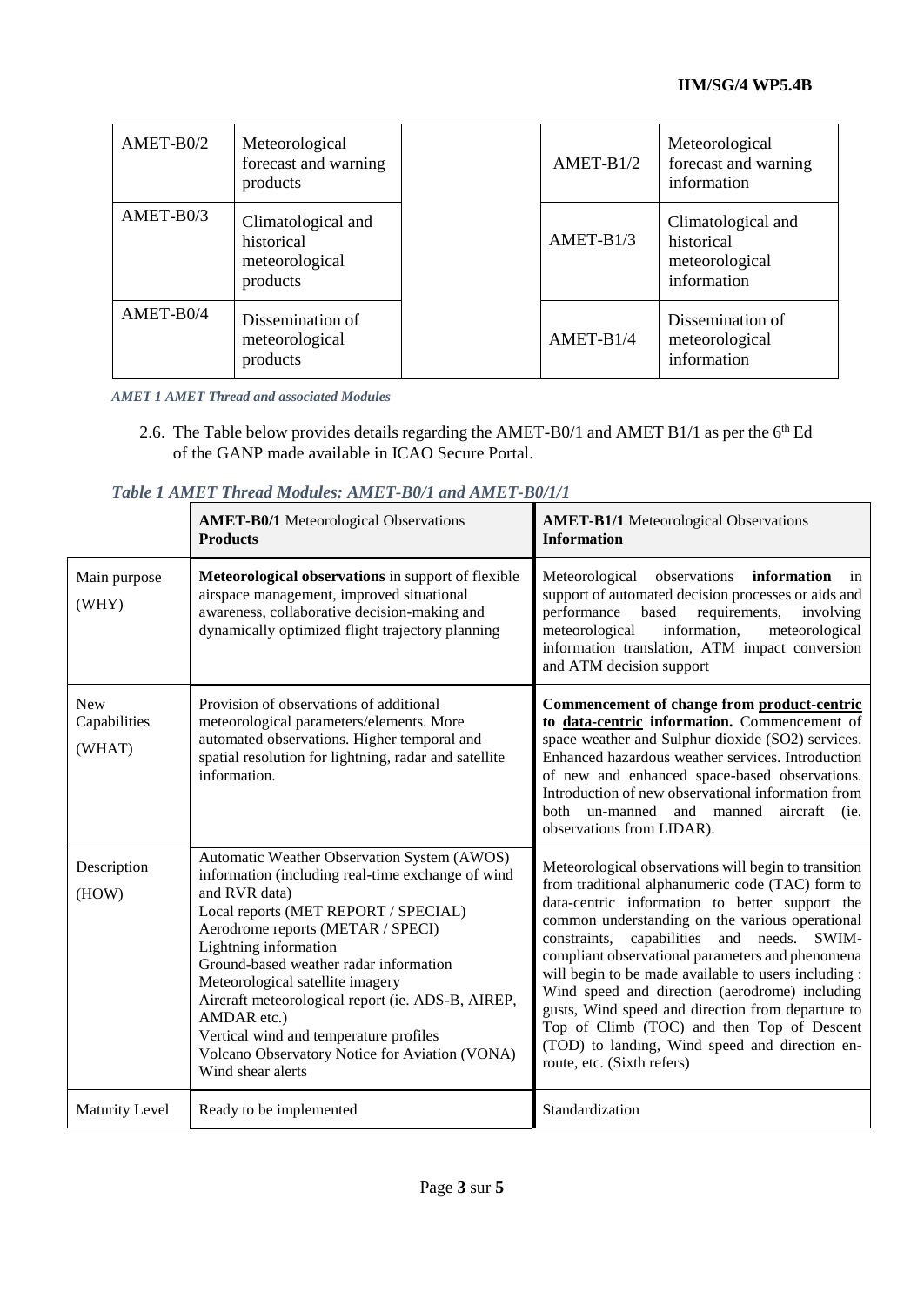### **IIM/SG/4 WP5.4B**

| factor<br>Human<br>considerations            | Does it imply a change in task by a user or<br>1.<br>affected others? No                                                    |                            |                                         |                                   |                            | Does it imply a change in task by a user or<br>1.<br>affected others? No                                                    |                                                                       |                                   |                                         |   |                                   |  |                    |
|----------------------------------------------|-----------------------------------------------------------------------------------------------------------------------------|----------------------------|-----------------------------------------|-----------------------------------|----------------------------|-----------------------------------------------------------------------------------------------------------------------------|-----------------------------------------------------------------------|-----------------------------------|-----------------------------------------|---|-----------------------------------|--|--------------------|
|                                              | Does it imply processing of new information<br>2.<br>by the user? No                                                        |                            |                                         |                                   |                            |                                                                                                                             | Does it imply processing of new information<br>2.<br>by the user? Yes |                                   |                                         |   |                                   |  |                    |
|                                              | 3.                                                                                                                          |                            |                                         |                                   |                            | Does it imply the use of new equipment? Yes                                                                                 | 3.<br>Does it imply the use of new equipment? Yes                     |                                   |                                         |   |                                   |  |                    |
|                                              | Does it imply a change to levels of<br>4.<br>automation? Yes                                                                |                            |                                         |                                   |                            | Does it imply a change to levels of<br>5.<br>automation? Yes                                                                |                                                                       |                                   |                                         |   |                                   |  |                    |
| Planning layers                              | Pre-<br>tactical                                                                                                            | Tactical-Pre<br>operations |                                         | Tactical-<br>During<br>operations |                            | Post<br>Operations                                                                                                          | Pre-                                                                  | tactical                          | <b>Tactical-Pre</b><br>operations       |   | Tactical-<br>during<br>operations |  | Post<br>Operations |
|                                              |                                                                                                                             | X                          |                                         | X                                 |                            |                                                                                                                             |                                                                       |                                   |                                         | X | X                                 |  |                    |
| Operations                                   | $\bullet$ Taxi-out<br>• Departure                                                                                           |                            | $\bullet$ En-route<br>$\bullet$ Taxi-in |                                   |                            | • Arrival<br>• Turn-around                                                                                                  |                                                                       | $\bullet$ Taxi-out<br>• Departure | $\bullet$ En-route<br>$\bullet$ Taxi-in |   | • Arrival<br>• Turn-around        |  |                    |
| Dependencies and relations                   |                                                                                                                             |                            |                                         |                                   | Dependencies and relations |                                                                                                                             |                                                                       |                                   |                                         |   |                                   |  |                    |
| Evolution <sup>1</sup>                       |                                                                                                                             |                            |                                         |                                   |                            | AMET-B0/1<br>Meteorological<br>observations<br>products                                                                     |                                                                       |                                   |                                         |   |                                   |  |                    |
| Relation-<br>technology<br>benefit $2$       | ASUR-B0/3 - Cooperative Surveillance Radar<br>Downlink of Aircraft Parameters (SSR-DAPS)                                    |                            |                                         |                                   |                            | COMS-B1/2 - PBCS approved ADS-C (FANS<br>$1/A+$ ) for procedural airspace                                                   |                                                                       |                                   |                                         |   |                                   |  |                    |
| Relation-<br>technology<br>benefit           | COMS-B0/2 - ADS-C (FANS 1/A) for procedural<br>airspace                                                                     |                            |                                         |                                   |                            |                                                                                                                             |                                                                       |                                   |                                         |   |                                   |  |                    |
| Relation-<br>technology<br>need <sup>3</sup> | COMI-B0/7 - ATS Message Handling System<br>(AMHS)                                                                           |                            |                                         |                                   |                            | COMI-B0/7 - ATS Message Handling System<br>(AMHS)                                                                           |                                                                       |                                   |                                         |   |                                   |  |                    |
|                                              |                                                                                                                             |                            |                                         |                                   |                            | COMI-B0/1 - Aircraft Communication Addressing<br>and Reporting System (ACARS)                                               |                                                                       |                                   |                                         |   |                                   |  |                    |
|                                              |                                                                                                                             |                            |                                         |                                   |                            | ASUR-B0/3 - Cooperative Surveillance Radar<br>Downlink of Aircraft Parameters (SSR-DAPS)                                    |                                                                       |                                   |                                         |   |                                   |  |                    |
| Relation-<br>technology<br>benefit           | COMI-B0/1 - Aircraft Communication Addressing<br>and Reporting System (ACARS)                                               |                            |                                         |                                   |                            |                                                                                                                             |                                                                       |                                   |                                         |   |                                   |  |                    |
| Enablers                                     | Regulatory provisions - Operational procedures -<br>Airborne system capability - Ground system<br>infrastructure - Training |                            |                                         |                                   |                            | Regulatory provisions - Operational procedures -<br>Airborne system capability - Ground system<br>infrastructure - Training |                                                                       |                                   |                                         |   |                                   |  |                    |

2.7. Considering the provisions of Annex 3 to the Convention relative to the International Civil Aviation requiring to provide aviation users with meteorological information in standardized

1

<sup>1</sup> **Evolution** : Capacity

<sup>2</sup> **Technology benefit**: Optional enhancement of said element related to the use of enhanced technology.

<sup>3</sup> **Technology need** : Required technological capability to achieve the implementation of the said element